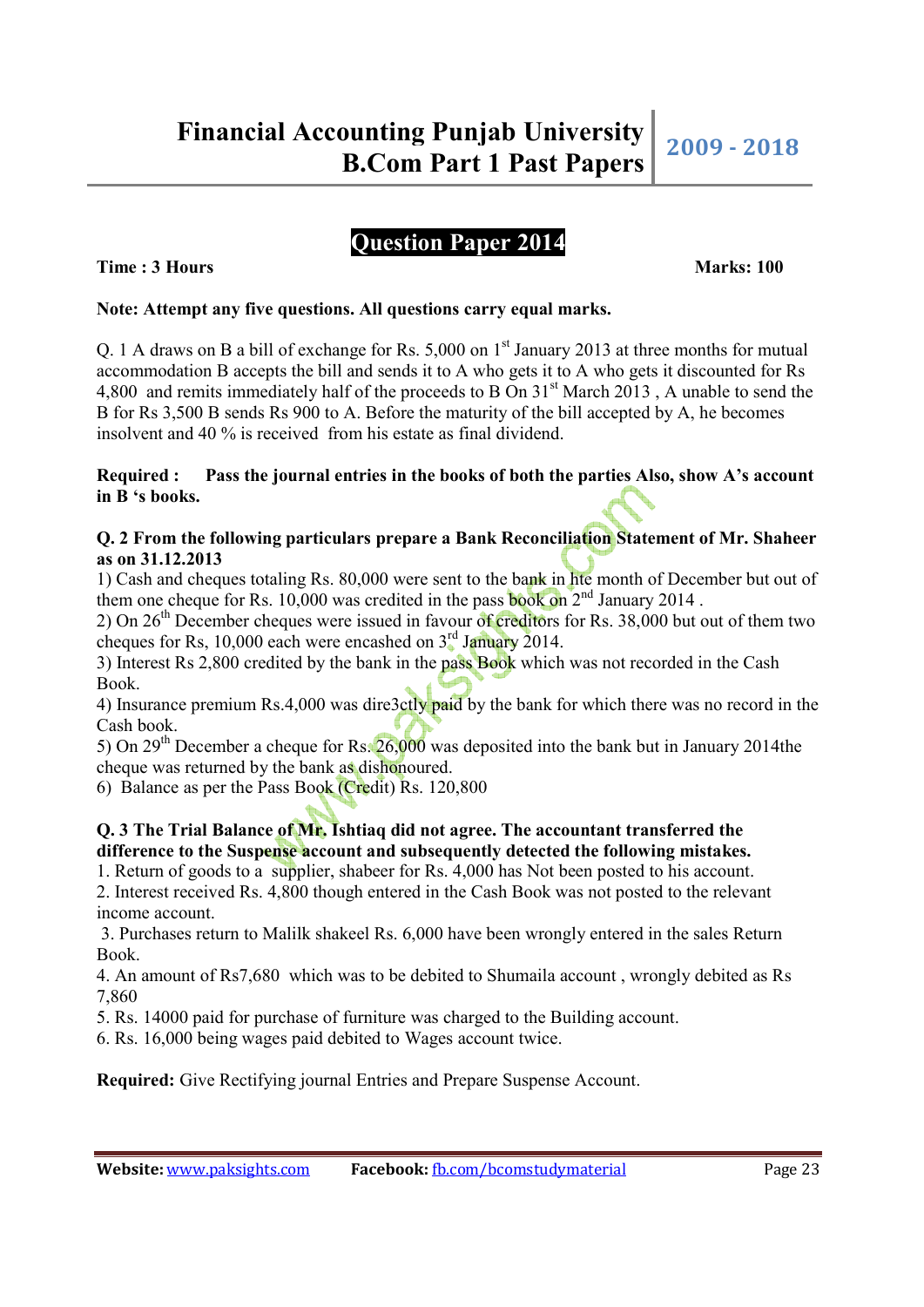# **Q4 . The following balances are obtained from the books of Mr.Zaheer as 31st December 2013**

|                         | $01-01-2013$ | $31 - 12 - 2013$ |
|-------------------------|--------------|------------------|
| Sundry creditors        | 31,200       | 28,400           |
| Furniture & Fixtures    | 3,400        | 3,400            |
| <b>Bank Overdraft</b>   | 40,800       | 39,200           |
| <b>Bills Receivable</b> | 30,500       | 28,800           |
| Motor Car               | 4,200        | 4,200            |
| Cat & Bank              | 900          | 2,800            |
| <b>Sundry Debtors</b>   | 22,800       | 21,400           |
| Stock in trade          | 33,400       | 37,400           |

The following additional information are relevant to the year 2013

Drawings during the year amounted to Rs.4,800, Depreciate Furniture at 10%. Write off Rs.800 on Motor Car. Provide Rs.1,000 as bad debts and 5% as reserve on Debtors, Provide reserve of Rs.1,600 on Bills Receivable.

**Required:** From the above information prepare a statement showing profit or Loss and Statement of Affairs for the year Ended December 31, 2013.

| <b>Accounts Title</b>   | $\mathbf{Rs}$ | <b>Accounts Title</b>   | <b>Rs</b> |
|-------------------------|---------------|-------------------------|-----------|
| Capital                 | 1,50,000      | Drawings                | 25,000    |
| Stock (1-1-2013)        | 75,000        | Plant & Machinery       | 68,750    |
| Furniture               | 2,500         | Purchases               | 1,12,500  |
| Sales                   | 3,12,500      | Prepaid Insurance       | 4,375     |
| <b>Purchase Returns</b> | 3,750         | Sales Return            | 3,125     |
| <b>Bills Receivable</b> | 6,250         | <b>Bills Payable</b>    | 20,000    |
| Salaries                | 35,000        | Wages                   | 31,250    |
| <b>Bad Debts</b>        | 1,875         | Investment $(a)$ 10%    | 3,750     |
| <b>Sundry Debtors</b>   | 50,000        | <b>Sundry Creditors</b> | 75,000    |
| Carriage                | 1,250         | Cash                    | 26,875    |
| Land & Building         | 62,500        | Loose Tools             | 1,250     |
| Goodwill                | 50,000        |                         |           |

# **Q.5 The following balances are taken from the books of a Trader.**

After making the following adjustments, prepare trading and profit and loss account/Income statement for the year ended  $31<sup>st</sup>$  December 2013 and a balance sheet as on that date.

- 1. Stock on 31st December 2013 Rs.50,000.
- 2. Depreciate Plant & Machinery by 10% & Building by 5%.
- 3. Wages Rs 2500 are outstanding.
- 4. Provide 5% on debtors for bad and reserve for discount on debtors at 2%
- 5. Investment is made on 1.1.2013 and no interest has been received or recorded so far.
- 6. Insurance expired Rs. 1,875